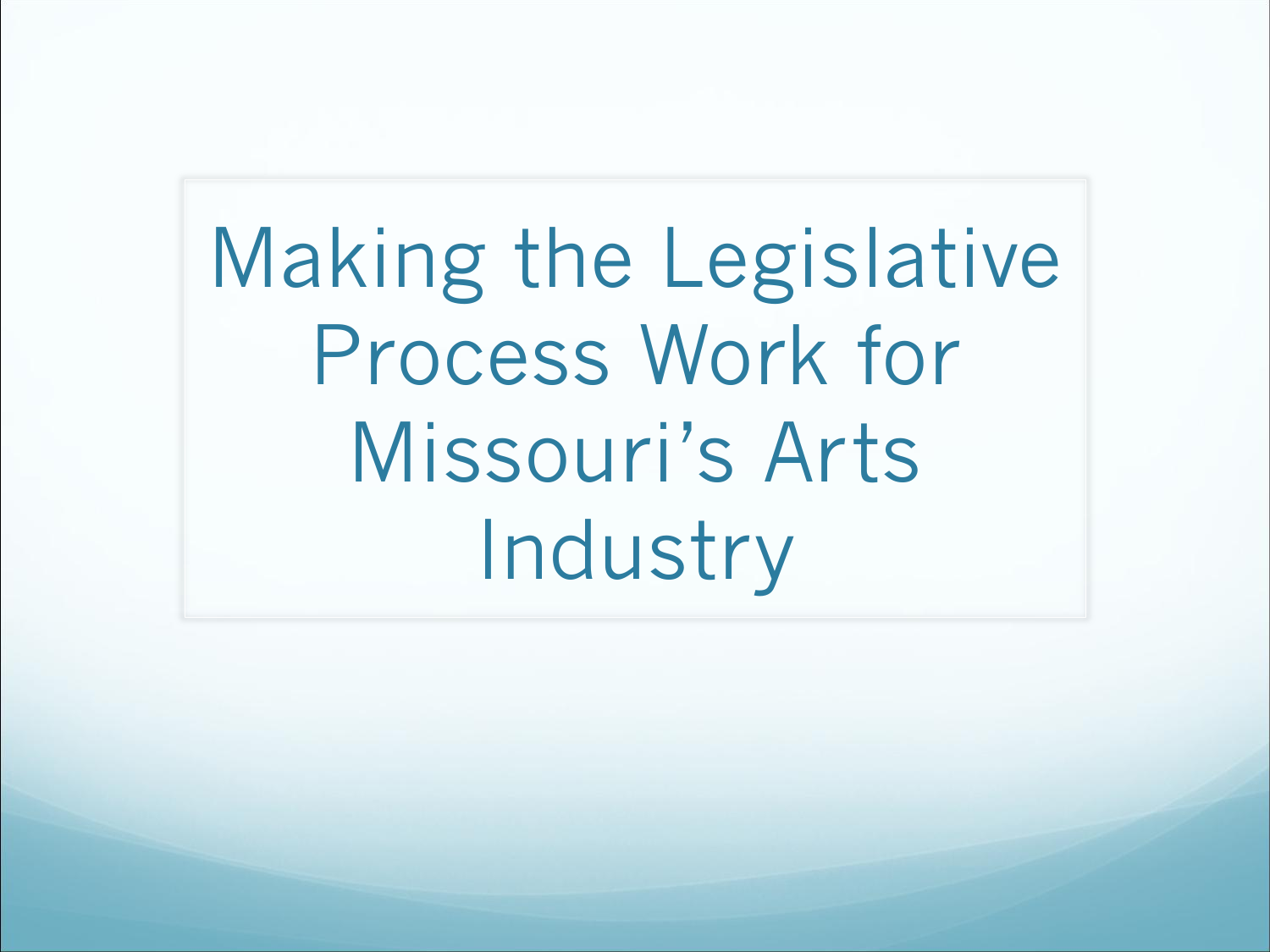## Missouri Citizens for the Arts

MCA is the only statewide organization that promotes the whole of Missouri's arts industry to the public and private sectors.

MCA seeks to secure a stable and growing base of public financial support for the arts and to insure access to the arts for all Missourians.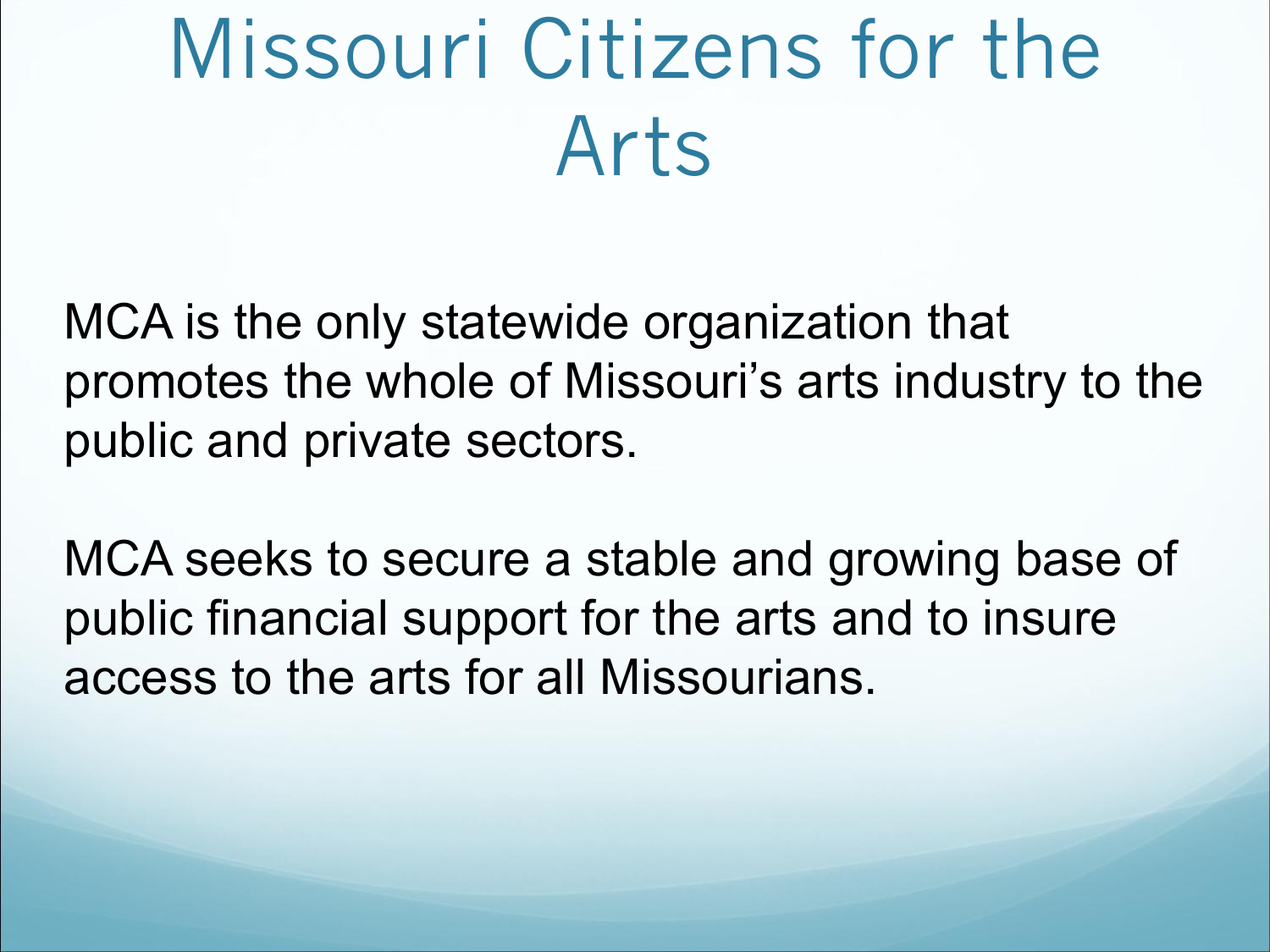#### Why MCA Needs to be Involved in the Legislative Process

• Educating the State Legislature on how the Arts impact their communities

• Creating a more friendly environment

Fighting to protect the Arts in the state of Missouri.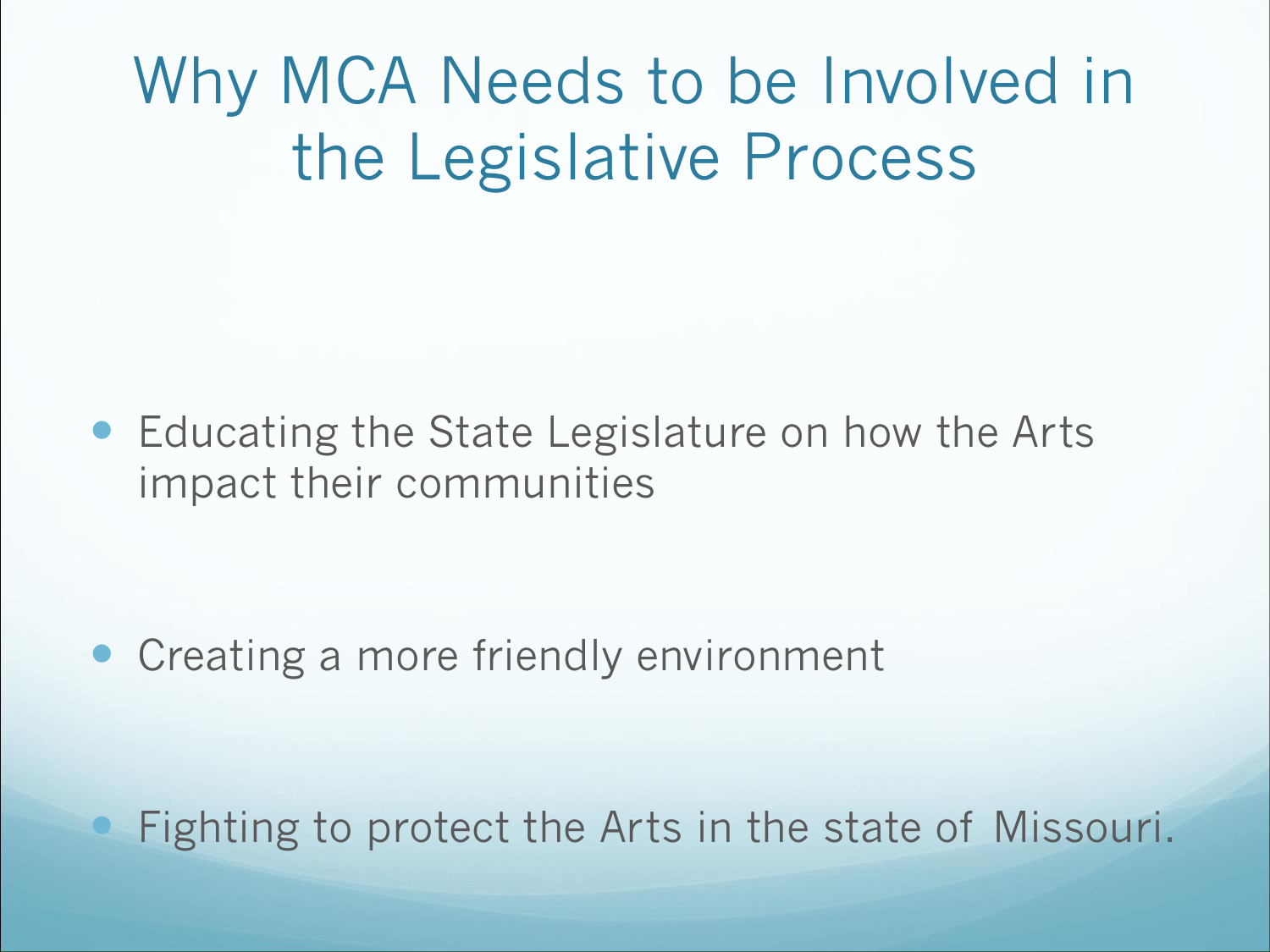#### How a Bill Becomes a Law

- **•** Introduced in the House or Senate or both
- Bill gets a hearing (proponents and opponents)
- Bill voted on in committee
- **If Passed bill moves to legislative calendar**
- Bill debated on floor
- Bill passes out of body and moves to other body
- Bill passes out of other body
- Bill goes to conference committee
- Same bill passed in both bodies
- Bill goes to governor for signature or veto
- **If veto then potential override**
- If signed, you have a new law

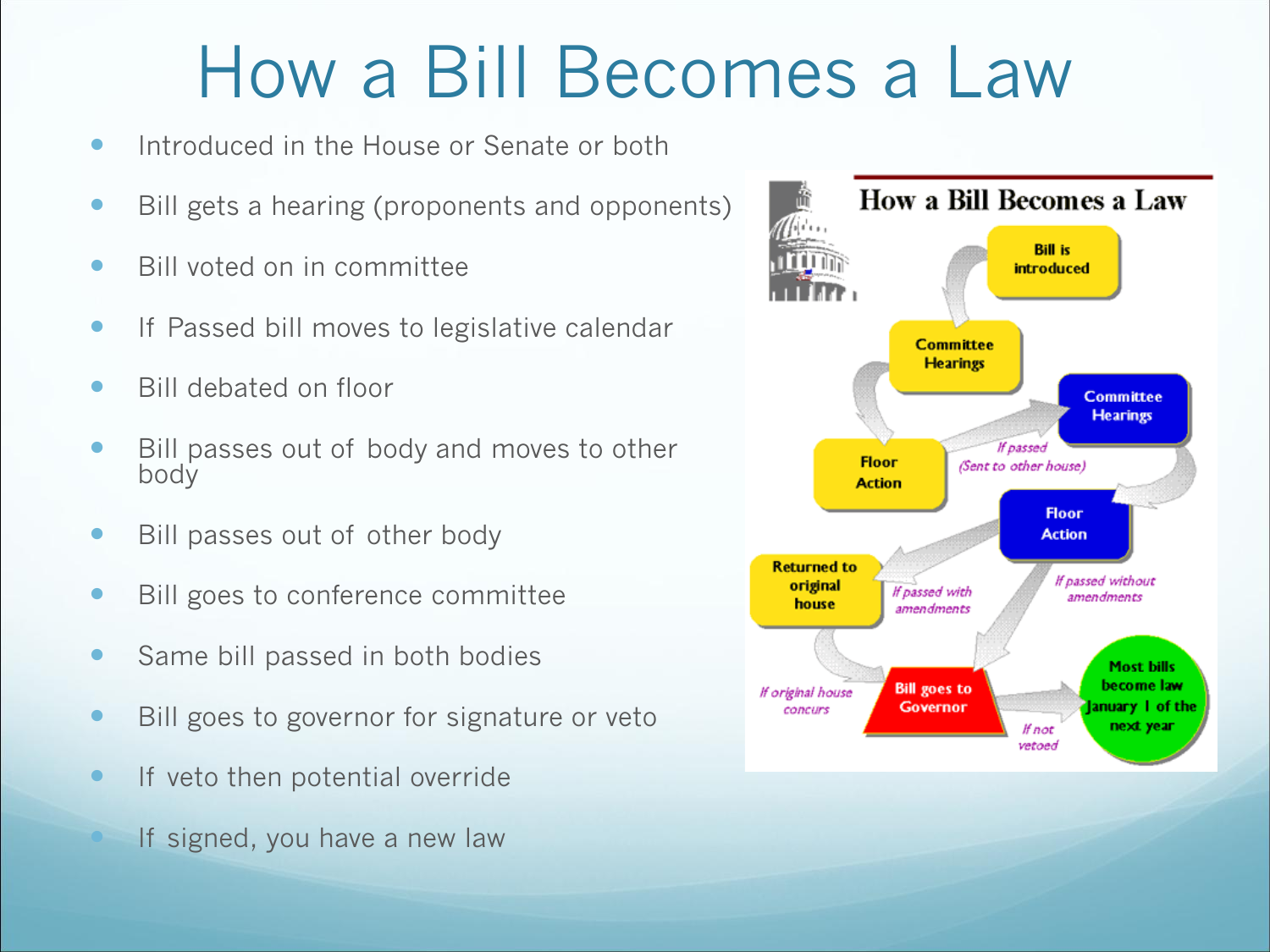# How Do We Shape This Process?

# **Through Lobbying**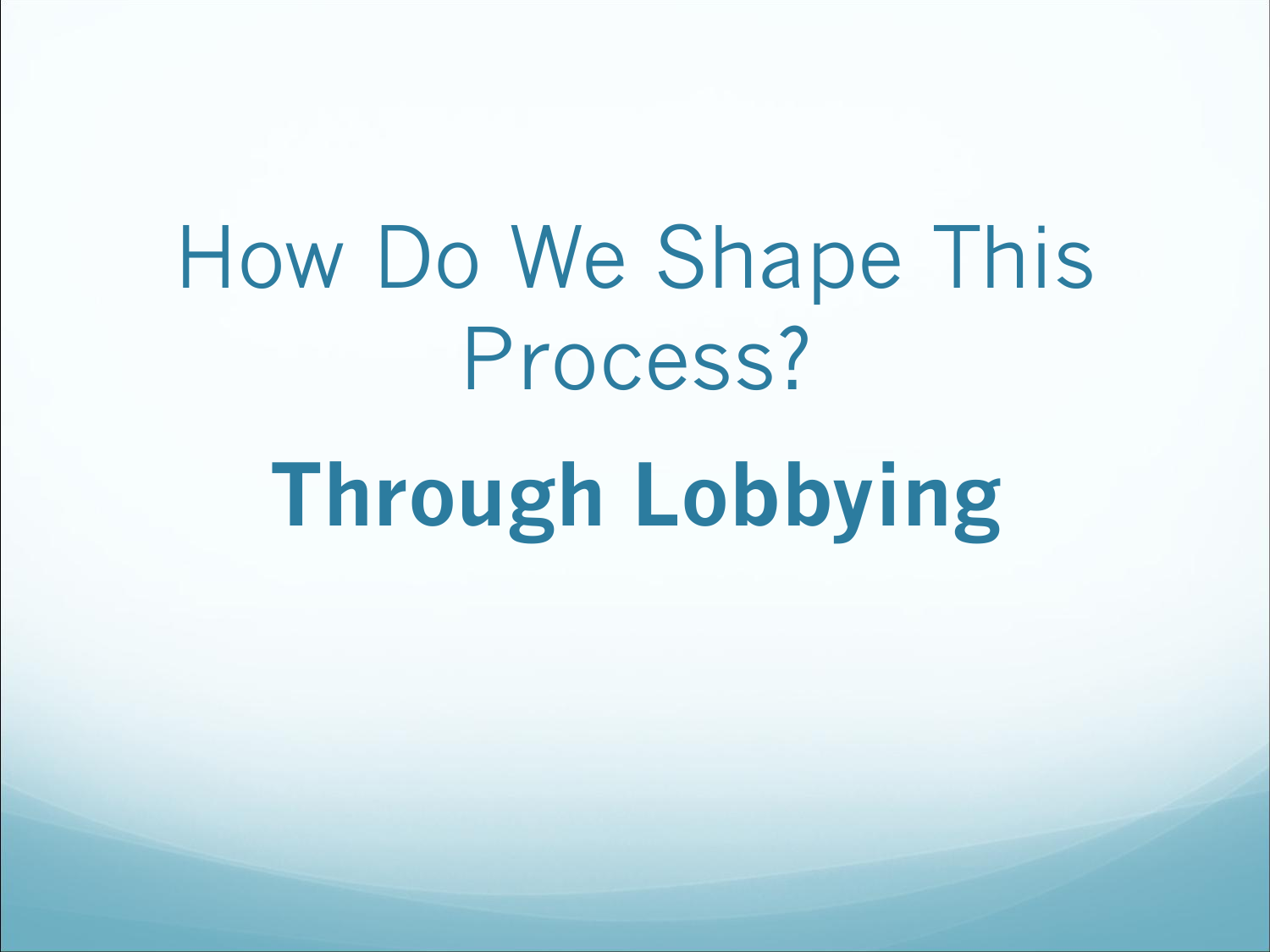# Lobbying is Not a Bad Word

- It's your First Amendment right
- **Your Representatives want** to hear from you
- You have a right and duty to stand up for or against issues that effect you and the Arts in Missouri.



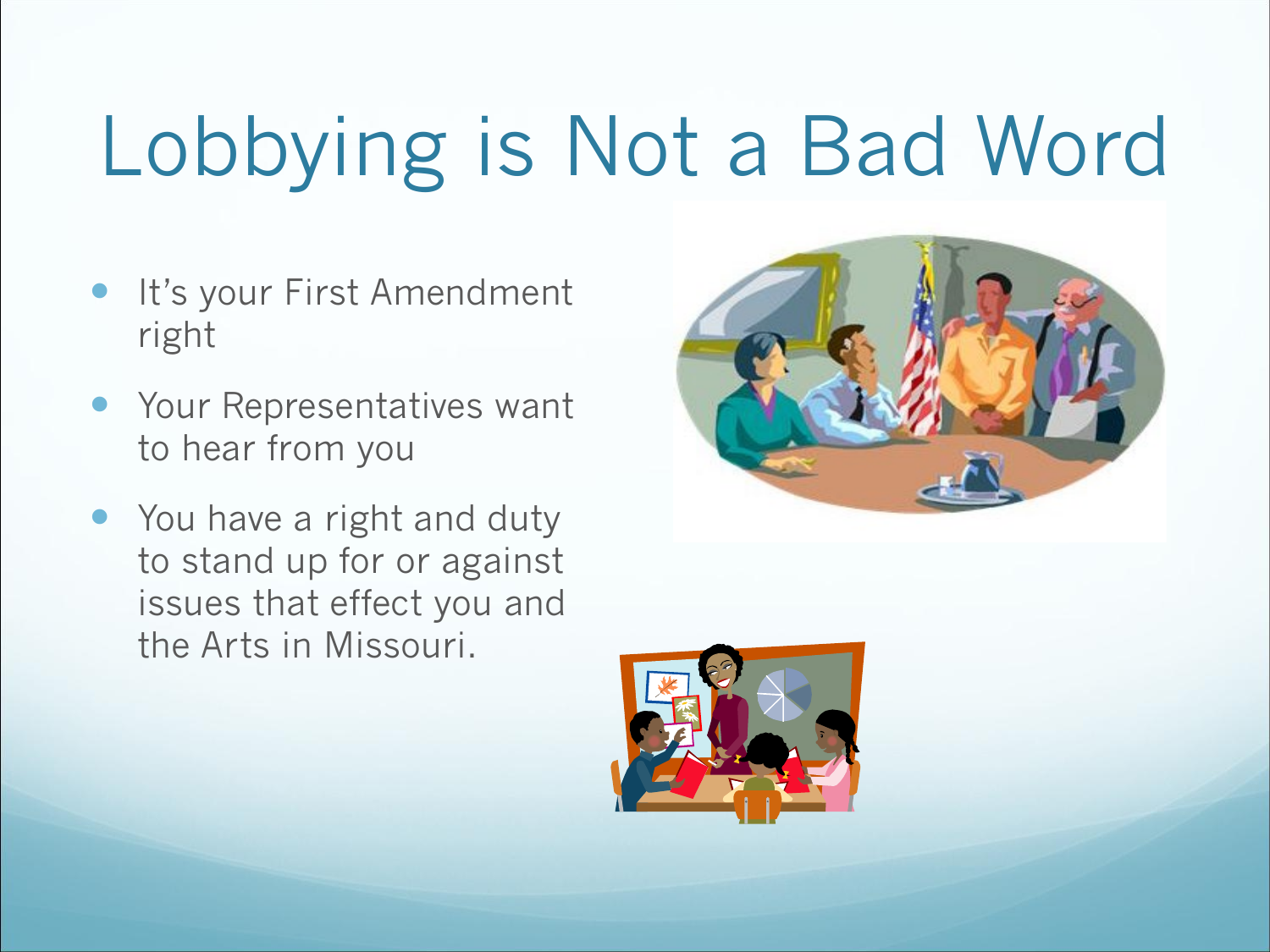## How to Effectively Lobby

- Be informed
- Be polite
- Reference the specific legislation by proper title (SB 166)
- Make it personal and talk about how this issue affects you
- Have a specific "ASK"
- Follow up and remain in contact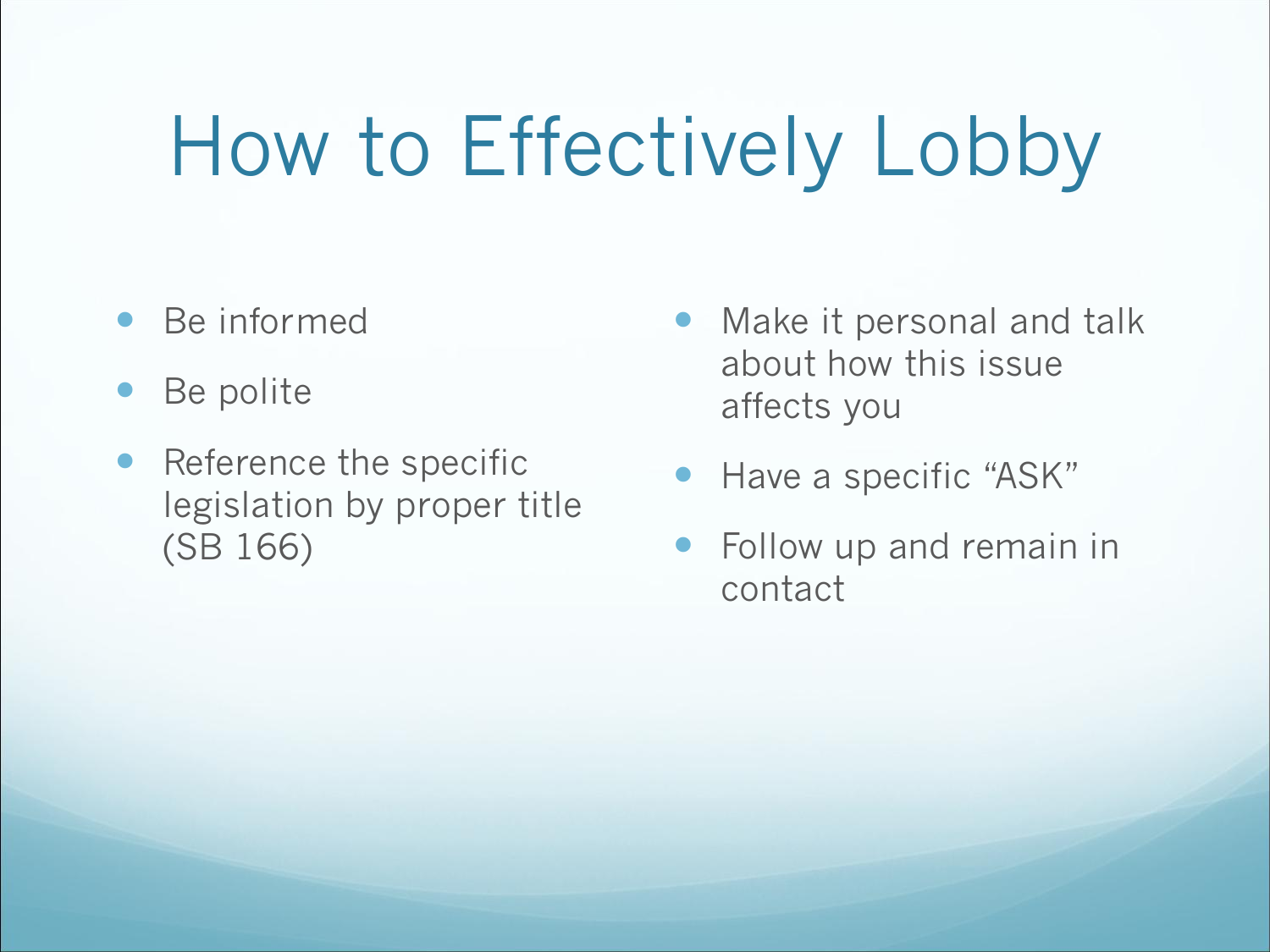## When to Lobby

 Before a Committee **Hearing** 

• Before the vote

 While Legislation is being drafted

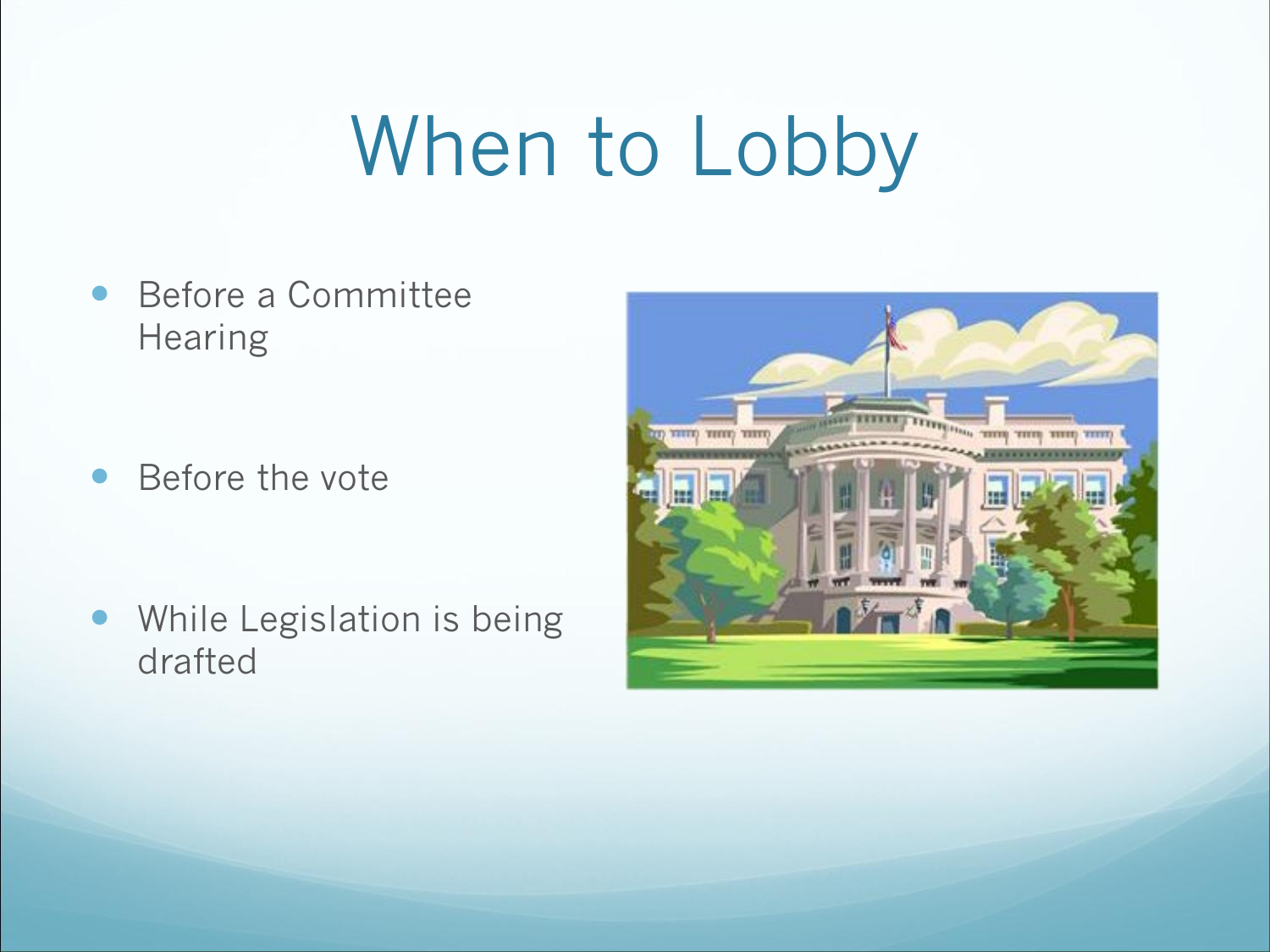## Avoid Lobbying When Inappropriate

- In a restaurant
- At church
- At a Senator's child little league game
- USE COMMON SENSE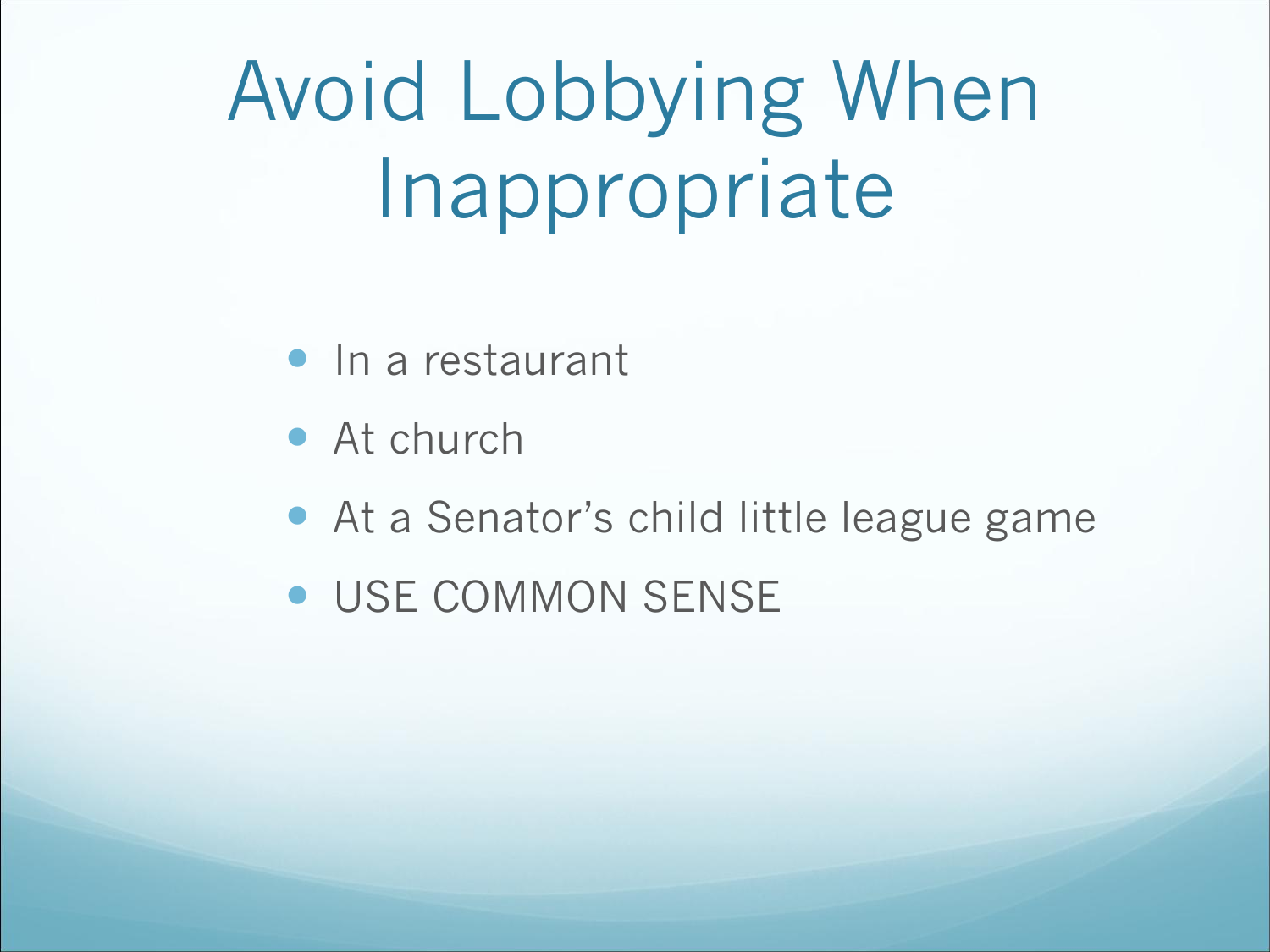## Remember You are the Expert

- Members and staff do not have time to understand every issue and detail
- You know what is happening with the Arts in your community, school, and in their District
- They rely on constituents and others to help educate them
- They want to hear your input and experience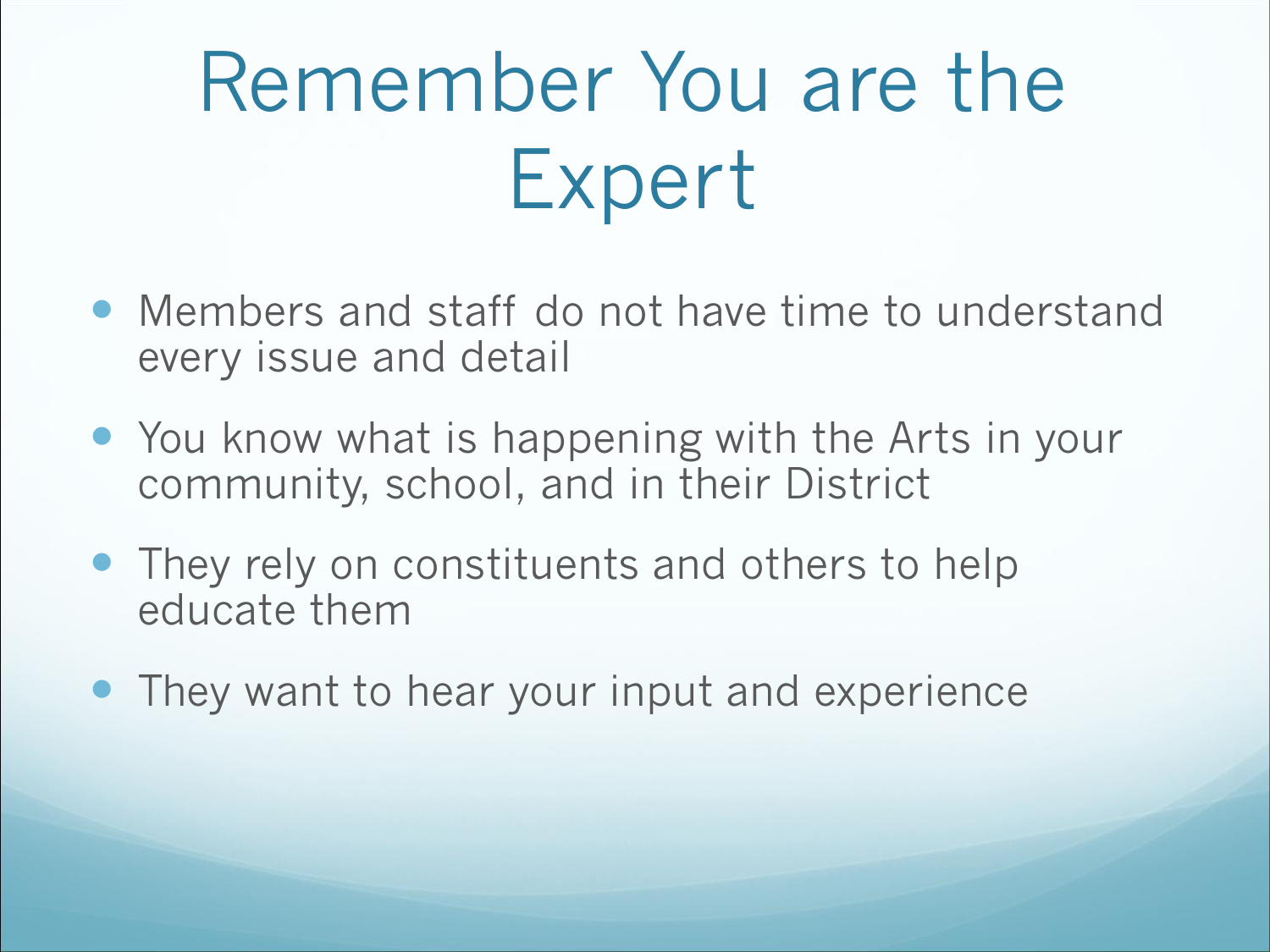### Practice Makes Perfect

- Before lobbying make sure you know your issue
- Have notes for the key points you want to stress
- **Know your facts**
- **If you don't know the answer to a question, tell** them you don't know and you will get the information and get back to them. **Never make up an answer**.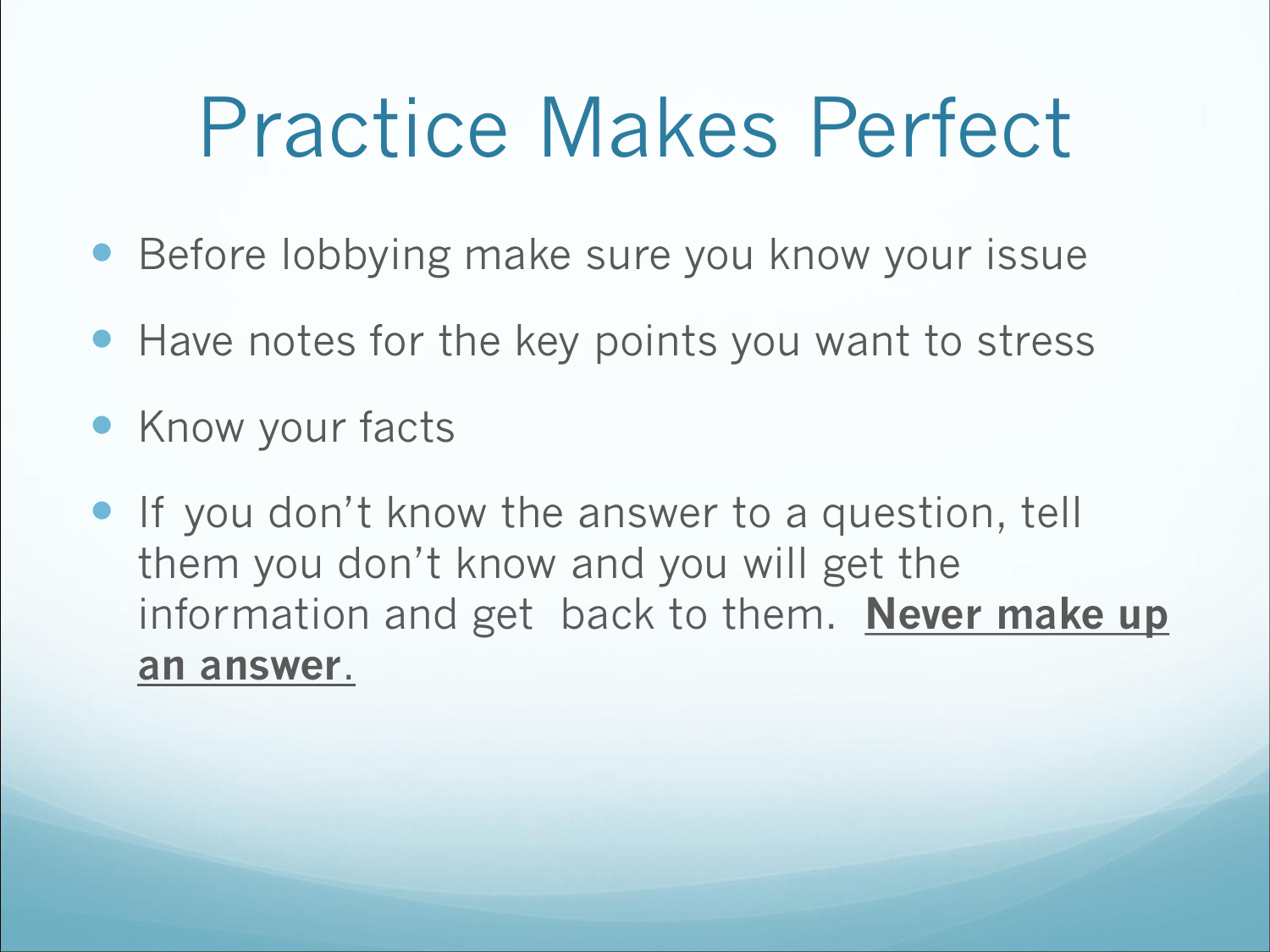### How to Make Contact



- Write a LETTER
- Make a CALL
- Schedule a MEETING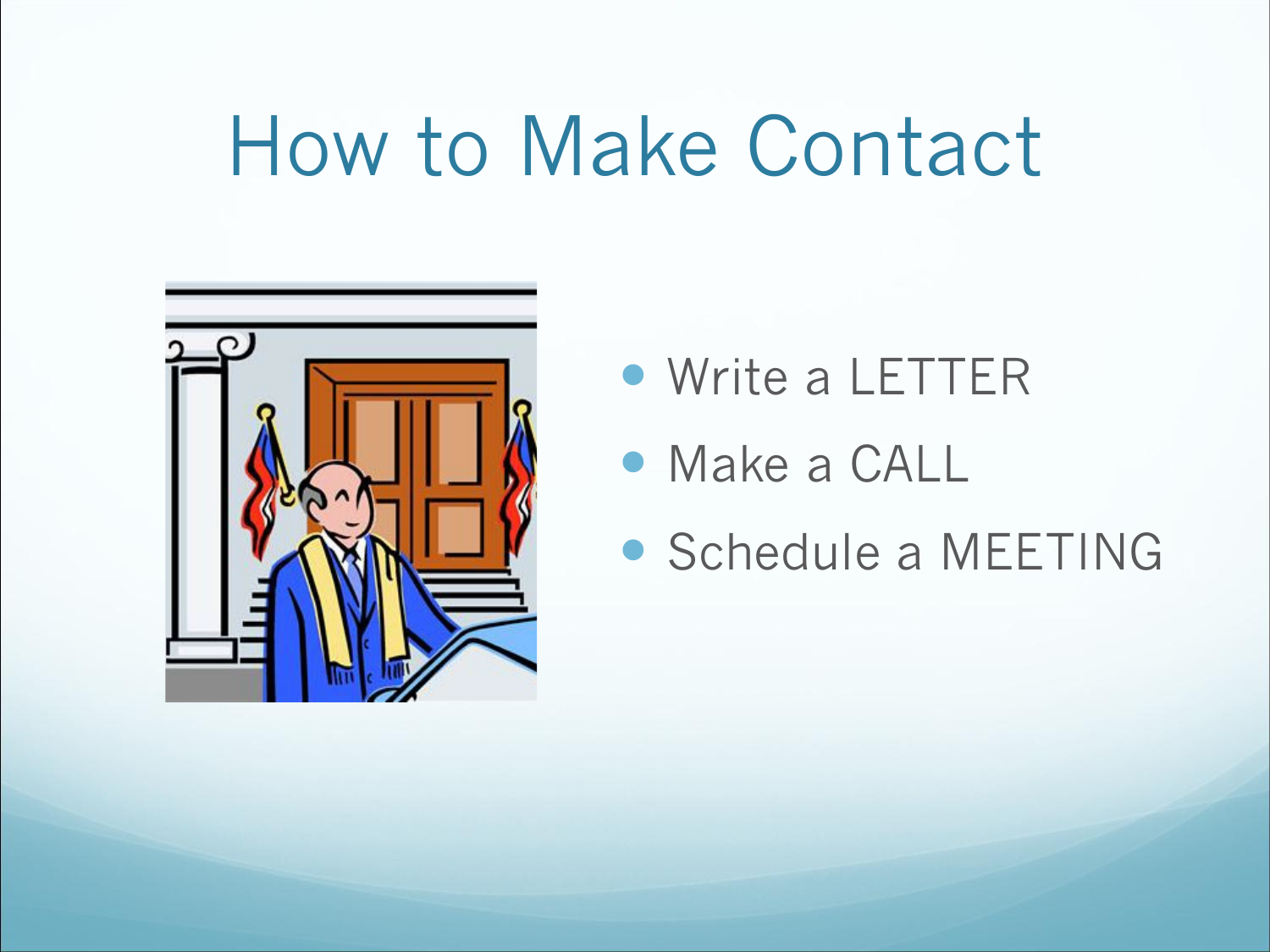#### All Communications Should Be:

• Clear

• Concise



Consistent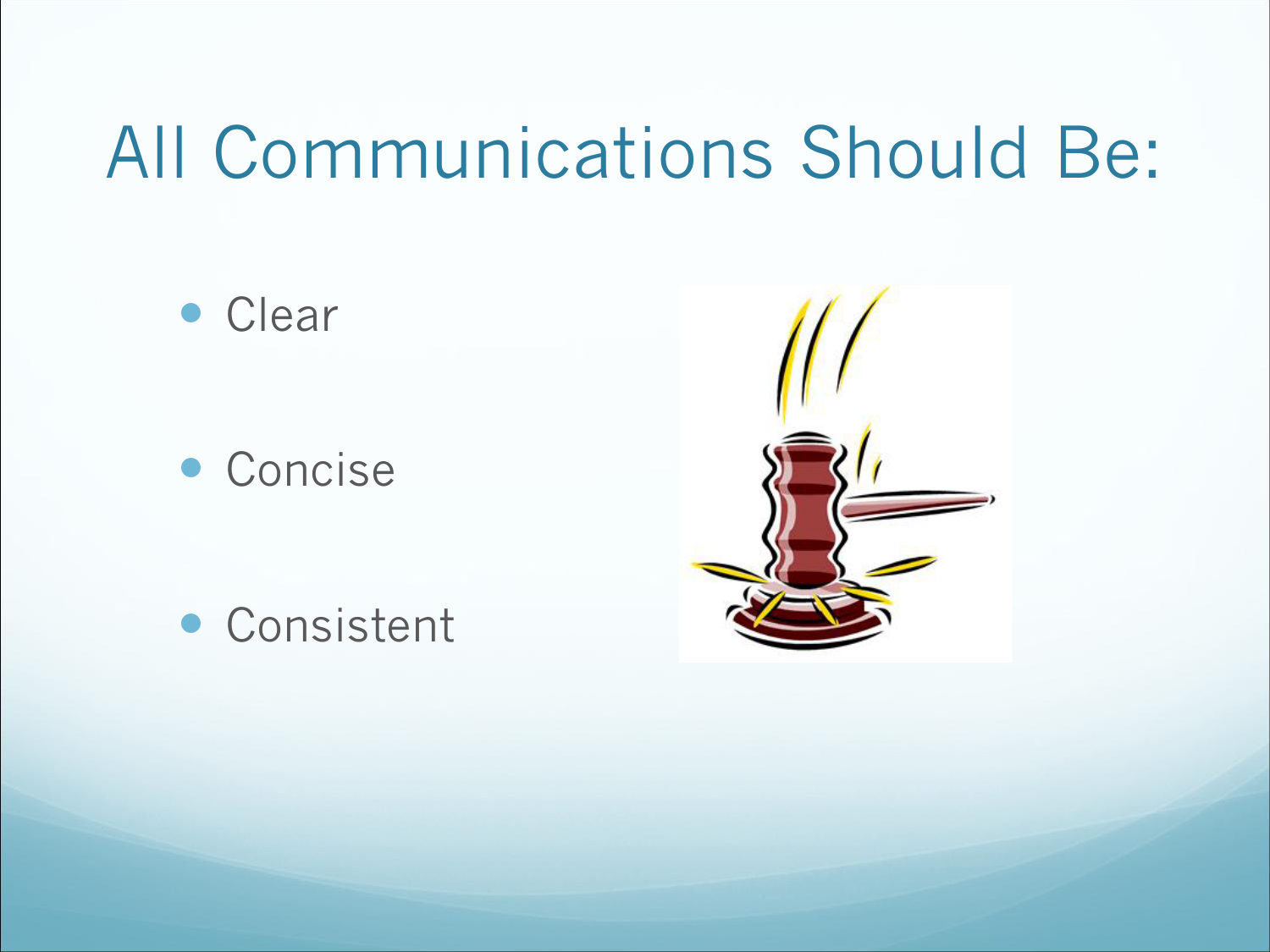### Maintain a Relationship

- Once you have contact with a legislator, stay in contact with them
- Invite them to your events
- Send thank you notes
- Give them credit where credit is due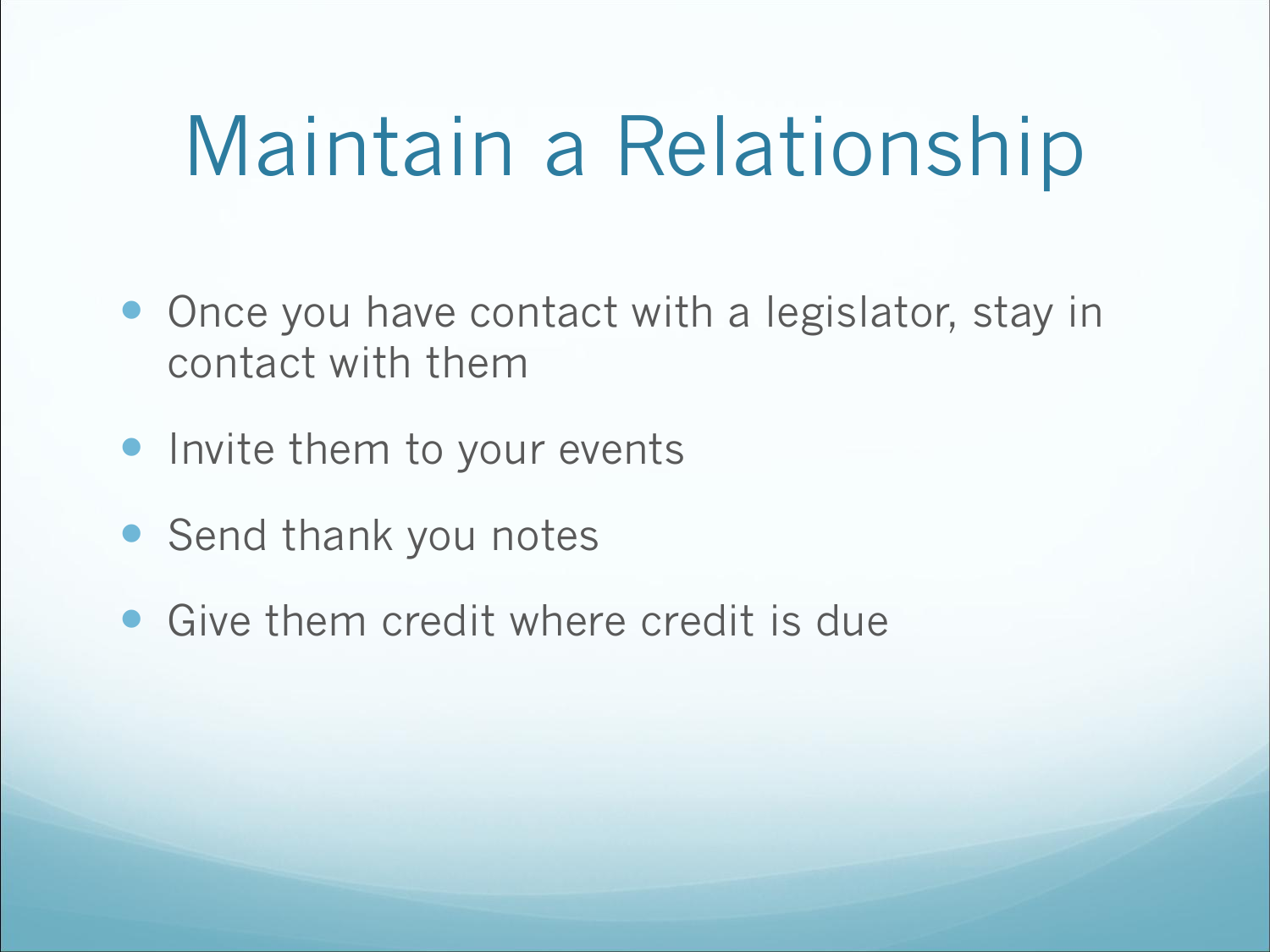#### Your Efforts Make a Difference

- We need your voice
- We need your persistence
- We need your advocacy

#### **The ARTS in Missouri Need You!!**